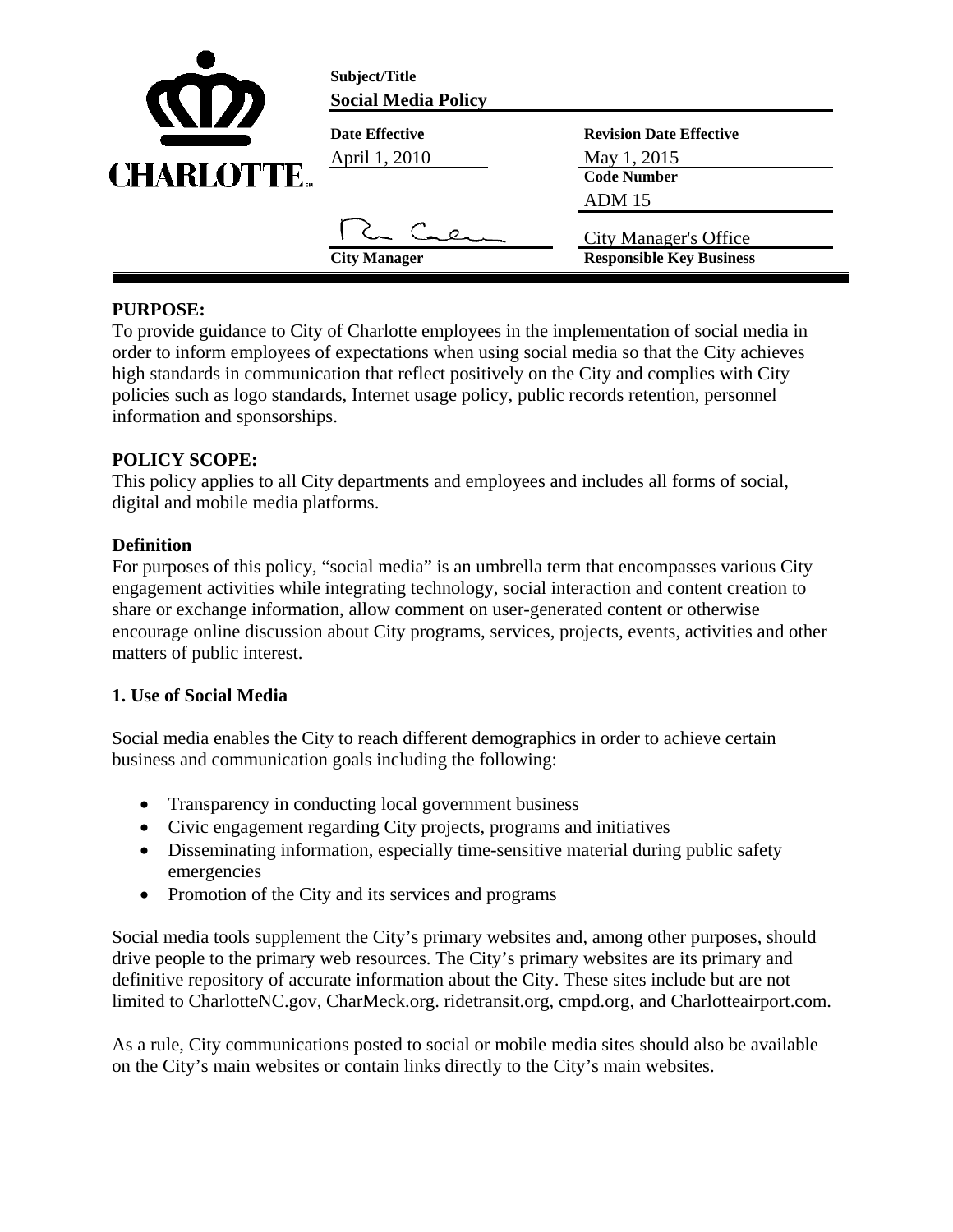| Subject/Title       |        |      |    |  |
|---------------------|--------|------|----|--|
| Social Media Policy |        |      |    |  |
| <b>Code Number</b>  | ADM 15 | Page | Oİ |  |

### **2. Prohibited Uses of Social Media**

Whether an employee is using social media for personal or official City use, the following are strictly prohibited at all times whether on or off duty and whether using a City or a personal device. This is a representative list and does not include all prohibitions that would violate City policies and procedures.

- Disclosure of confidential information to which an employee has access as part of the employee's role or duties. Examples of such information are a vendor's patented information of which the employee has knowledge due to his/her assignment on a City project; personal, confidential or health information about someone; billing information of customers compiled and maintained by the City; any data collected from a person applying for financial or other types of assistance including, but not limited to, their income, bank accounts, savings account, etc.
- Disclosure of non-public information or legally protected personal information to which an employee has access or has obtained from the City such as someone's address, date of birth, driver's license number, social security number or other personal information.
- Information related to unlawful activities including, but not limited to, the use, sale or distribution of illegal substances.
- Employee actions must align with the City of Charlotte's Code of Ethics at all times.

### *City of Charlotte's Code of Ethics*

- *Principle 1. We will treat all people with respect, fairness, and courtesy both the public we serve as well as our co-workers.*
- *Principle 2. We will be honest and will neither solicit nor accept anything of value that may influence or be perceived as influencing the performance of official duties.*
- *Principle 3. We will be good stewards of the people's money, giving a full day's work for a full day's pay, and using city vehicles, equipment, supplies or property only for city work and as authorized by city policy.*
- *Principle 4. We will respect all of our elected representatives and faithfully carry out their policies and, we will conduct ourselves as non-partisan professionals keeping politics out of the workplace.*
- *Principle 5. We will protect and enhance the reputation of the City of Charlotte and our co-workers by what we do and say.*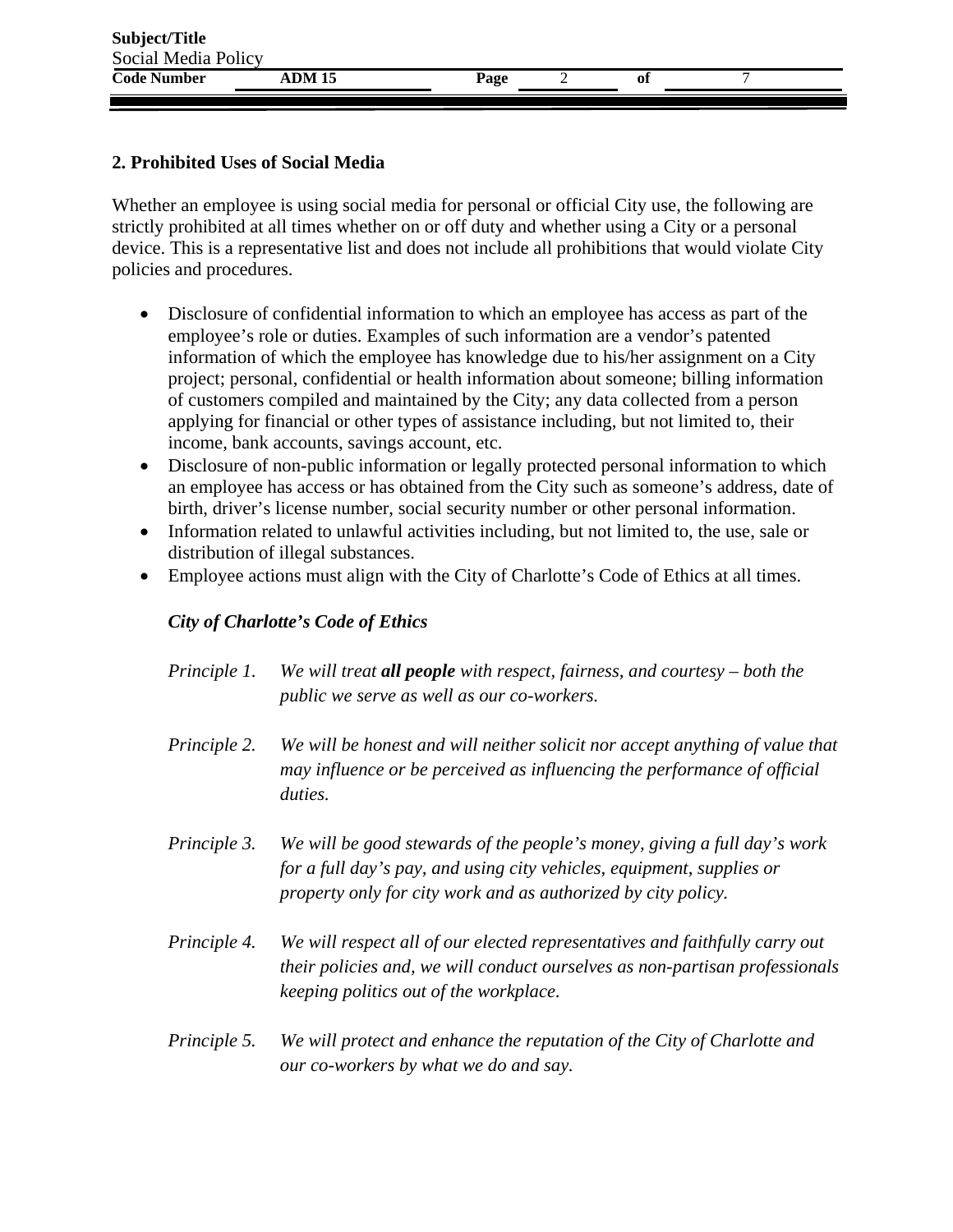### **3. Personal Use of Social Media**

Personal use is defined as use of social media by an employee speaking as an individual. Personal use of social media by a City employee is permitted for social or professional networking purposes. In personal use, the employee is speaking as an individual and not on behalf of the City of Charlotte.

An employee's use and comments made on social media sites are subject to limited First Amendment protections. As a public employee, use of social media is considered an extension of the workplace as it relates to employee conduct.

As a City employee, personal use of social media is subject to these guidelines:

- Where personal use is related to a matter of public concern, it must be conducted in such a manner that a reader would not think the employee is speaking for or on behalf of the City.
- Employees must comply with City policies, including but not limited to Human Resources Standards and Guidelines, the Employee Handbook, the Code of Ethics, Computer Network and Internet Access Policy and the Protection of Restricted Data Policy.
- Employees should exercise sound judgment and discretion so as not to reflect adversely on the City in contributing to social media sites.
- Personal use of social media may not violate or infringe upon the right of any other person or entity or constitute a criminal offense or create civil liability.
- Personal use of social media while on duty, including during breaks, must not be excessive such that it interferes with the employee's work or work of others.

#### **Inappropriate personal usage of social media may be grounds for disciplinary action, up to and including termination.**

#### **4. Official Use of Social Media:**

City departments are encouraged to create and use a social media site to support their services and operations. Departmental engagement in social media is subject to the provisions of this section that include a Social Media Action Plan (4.1), Requirements of Social Media Sites (4.2), Official Use Guidelines (4.3), and Guidelines for Public Comment (4.4).

#### 4.1 Social Media Action Plan

Departments shall submit a Social Media Action Plan to the Web Governance Committee. The purpose of the Social Media Action Plan is to ensure that a business case has been made to warrant the public resources being devoted to the social media site and that its objectives are consistent with the City's community engagement strategy.

A department's social media action plan shall include the following: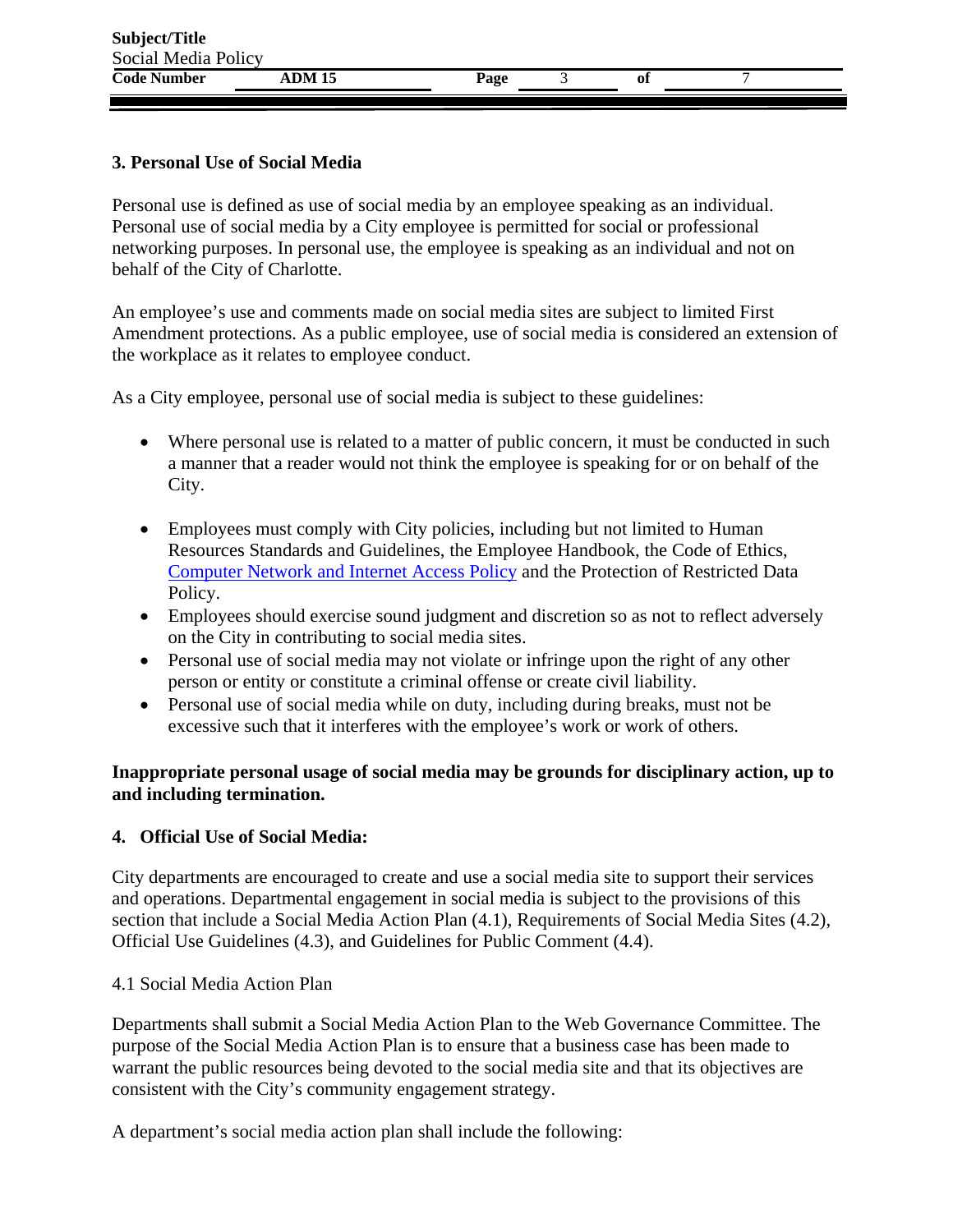| Social Media Policy<br>ADM 15<br>Page<br>Oİ | Subject/Title |  |  |  |
|---------------------------------------------|---------------|--|--|--|
| <b>Code Number</b>                          |               |  |  |  |
|                                             |               |  |  |  |

- Designation of City employees who are approved for official use of social media as spokespersons for the department.
- *Goal and Objectives* of the site or application.
- *Strategy:* Describe how use of the social media supports a larger departmental communications plan or initiatives related to the community engagement strategy. Identify audiences, messages and other tactics.
- *Site Manager:* List a primary contact for the social media site and list all employees authorized to post on the site.
- *Service Delivery & Response:* Outline the plan for fulfillment of service requests that may come in via the site or how responses will be made. Include timeframes for responses.
- *Implementation and Resources:* Include an implementation plan as well as process for managing site accounts such as frequency and protocol associated with posting information.
- *Passwords and Authorizations:* Provide all authorization information necessary for Corporate Communications & Marketing to gain access to social media sites for updates or postings in the absence of the site manager.
- *Public comments:* Determine whether public comments will be permitted and how such comments will be displayed. See Section 4.4 Public Comments.

#### 4.2 Requirements for Social Media Sites

City social media sites and applications, regardless of date of establishment or whether maintained internally or externally, must adhere to City policies and protocols. These include the following:

- *Communications Standards:* All tools must maintain corporate standards in the use of City logos. Variations of the standards can only be approved by Corporate Communications & Marketing.
- *Best Practices:* Use of social media sites shall meet best practices for maintaining social media such as but not limited to frequent updates and accurate information.
- *Public Records and Retention:* All sites are subject to state of N.C. public records laws and retention and shall be based on standards for other public records. *Web Policy:* ex. Linking guidelines/privacy/accessibility.
- *Accessibility:* All sites shall adhere to City web policy concerning linking, privacy and guidelines for accessibility for the disabled.
- *Political Activity:* The social media sites shall not contain any political information or be used for political activity.
- *Internet Security Policies:* All sites shall comply with City policies and procedures for information security.
- *Conduct:* City policies, rules, regulations and standards of conduct apply to employees who engage in social activities while conducting City business.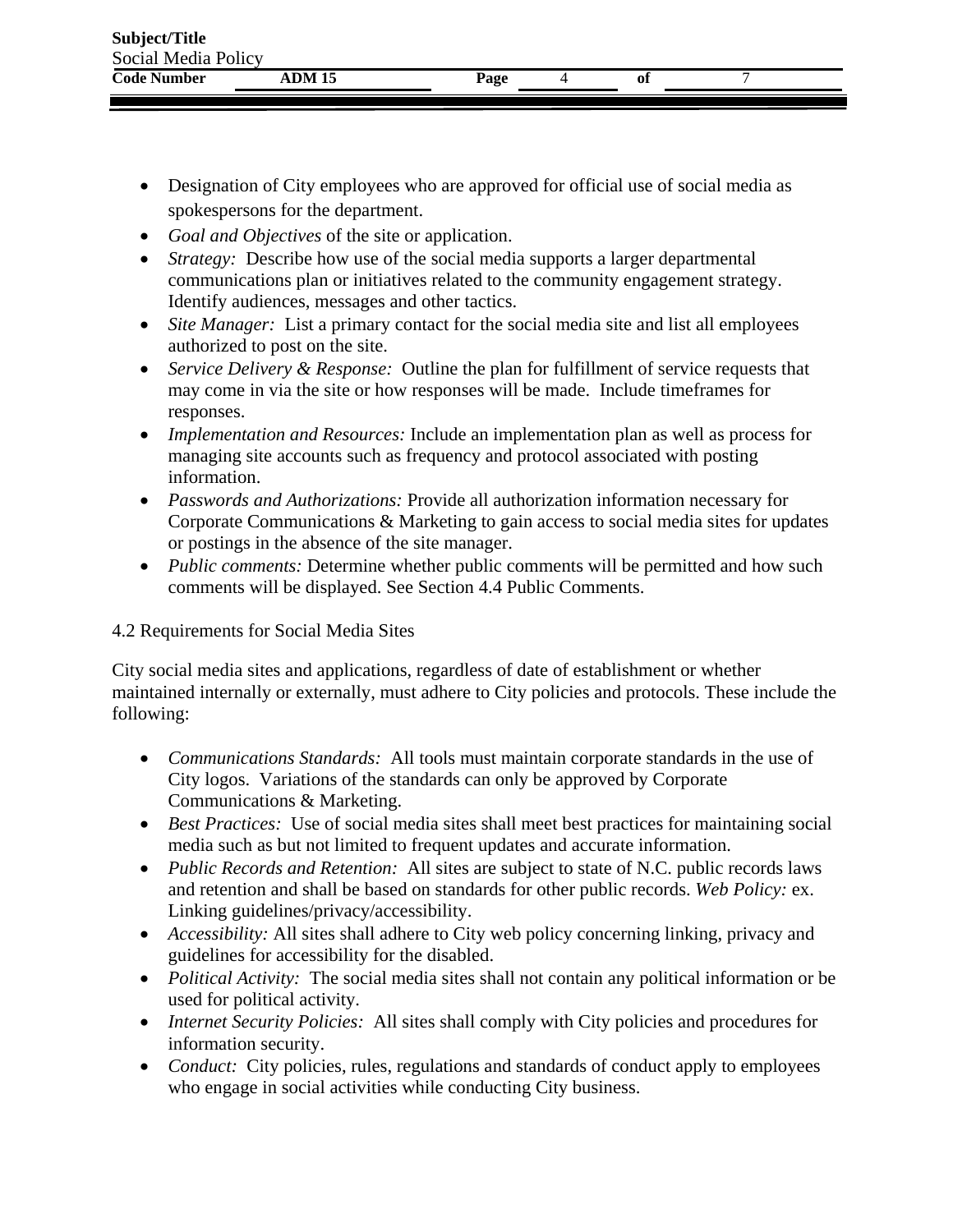| Subject/Title       |               |      |    |  |
|---------------------|---------------|------|----|--|
| Social Media Policy |               |      |    |  |
| <b>Code Number</b>  | <b>ADM 15</b> | Page | 01 |  |

- *Privacy:* Information created for or posted on social media sites by City employees shall comply with all privacy protection laws to protect the privacy of employees, privacy of citizens and the confidential information that the City maintains.
- *Other Laws:* Sites also shall adhere to all copyright, public records, retention, fair use and financial disclosure laws and other statutes that might apply to the City or department.
- *Third-Party Citations.* Information created for or posted on social media sites by City employees shall not contain citations of vendors, suppliers, clients, citizens, co-workers or other stakeholders without their explicit permission.

#### **Violation of any of these policies could result in the removal of the social media site and/or individual disciplinary action.**

## 4.3 Official Use Guidelines

When a City employee is designated by a department as for official use of social media, the employee shall follow these guidelines.

- *Identify oneself and capacity:* When City-related matters are discussed in one's official capacity, each employee must identify himself/herself and the role held at the City. It is important to clearly articulate when speaking for oneself, when giving an opinion and/or when speaking on behalf of the City. Only speak on behalf of the City when the commentary is permitted under the department's Social Media Action Plan.
- *Employees are personally responsible for what they publish:* Be mindful that information published in social media constitutes a public record and as such will be retained per the regulations of public records law.
- *Be transparent, admit mistakes and respectfully differ:* Promptly admit to and correct mistakes, and do not enter into verbal altercations. Stick to facts when correcting users who have made misrepresentations about the City, using only City sponsored social media sites to provide correct information.
- *Use good judgment:* If the content of what is being published or posted causes discomfort, pause, review and edit the submission; if discomfort remains, discuss it with the department manager before posting.
- *Adhere to all of the same prohibitions that are included in Section 3. Personal Use of Social Media.*

4.4 Public Comment Guidelines – Including the Blockage of and Removal of Comments

City social media sites that permit public comments/postings shall include the following disclaimers:

- Views and opinions expressed are those of the authors and do not reflect those of City of Charlotte officials and employees.
- People who comment shall have no expectation of privacy. Their comments are public records retained and subject to disclosure in accordance with applicable laws and City policies.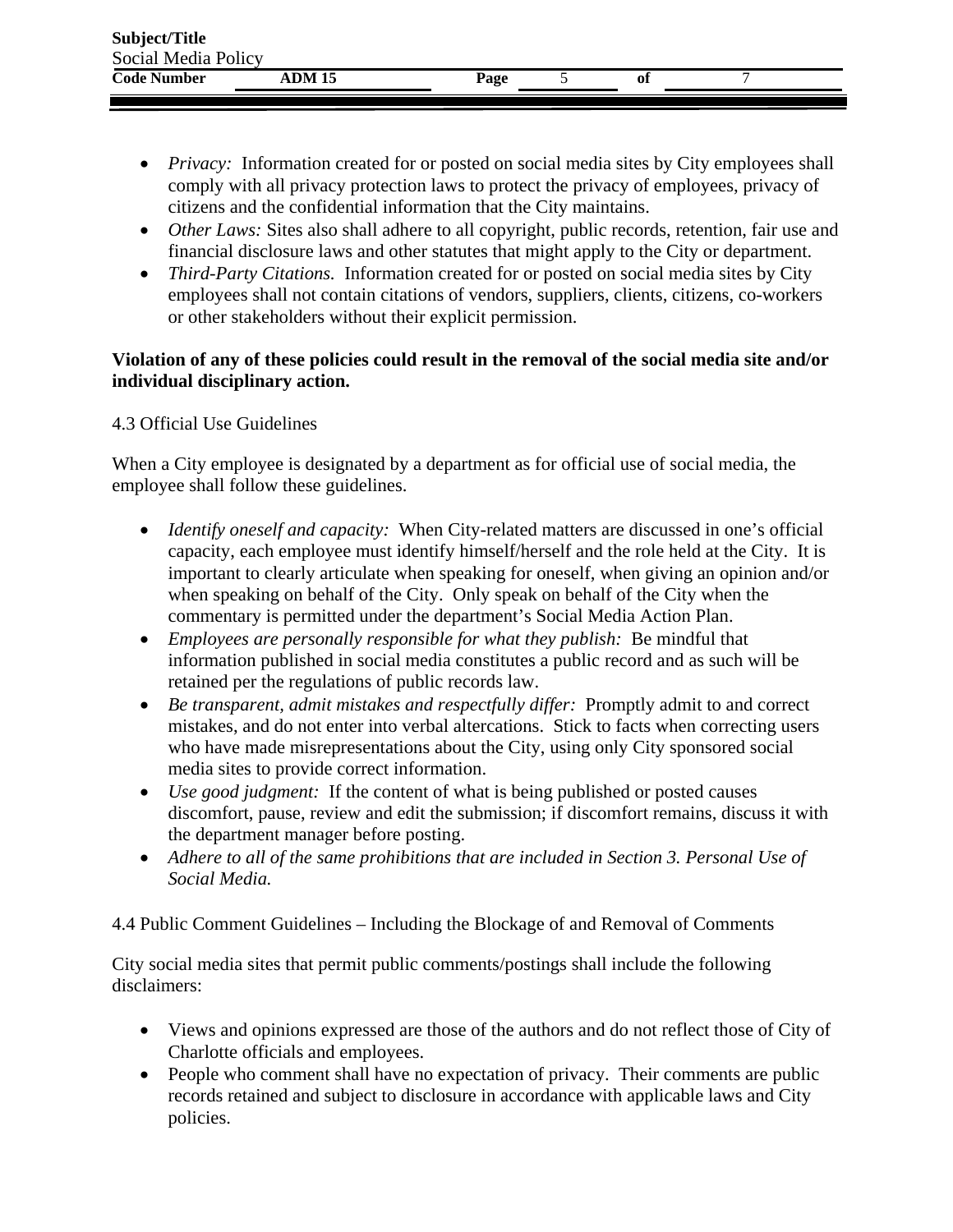| Subject/Title       |        |      |    |  |
|---------------------|--------|------|----|--|
| Social Media Policy |        |      |    |  |
| <b>Code Number</b>  | ADM 15 | Page | 01 |  |

- City social media policies are subject to amendment or modification at any time without prior notice.
- Multiple violations of comment standards may result in a public user's comments/postings being banned from City social media sites.
- Limitations may apply to public users. For example, users should be cautioned not to use the site for emergency purposes if the department does not monitor public comments/contacts on a 24-hour-a-day, 7-day-a-week basis. Similarly, users should be cautioned not to use the site when another form of filing and notification or request is required.

All comments/postings shall be retained in accordance with City policies.

Public comments from City social media sites may be blocked, hidden or removed as long as the site manager develops content-neutral comment standards that are included in its Social Media Action Plan.

All comments/postings that are blocked, hidden or removed from City social media sites shall be retained until such time as the City Attorney's Office advises otherwise.

Content-neutral comment standards includes notice that the site is a moderated online discussion site, and that while comments/postings will not be blocked, hidden or removed from the site based strictly on their content generally, the City reserves the right to block, hide or remove comments/postings that contain the following:

- Vulgar, abusive or threatening language, defamatory statements or nudity in profile pictures or attachments.
- Personal attacks, hate speech or offensive terminology targeting individuals or groups of individuals.
- Suggestions or encouragement of illegal activity.
- Unsolicited business proposals or endorsements/promotion of commercial services, products or entities.
- Infringements of copyrights, trademarks or other intellectual property.
- Endorsements of political parties, candidates or groups.
- Off-topic comments/posts, spam or links to unrelated sites.

# **5. Oversight of Social Media Sites, Policies & Use**

The City Manager has delegated oversight of the City's use of social media as follows:

The Web Governance Committee is responsible for reviewing and approving departmental Social Media Action Plans. It will review requests for new social media sites to ensure the tools are implemented as effectively and consistently as possible across all City departments. This includes approval for individual employees to engage in social media as City employees and as an official part of their duties.